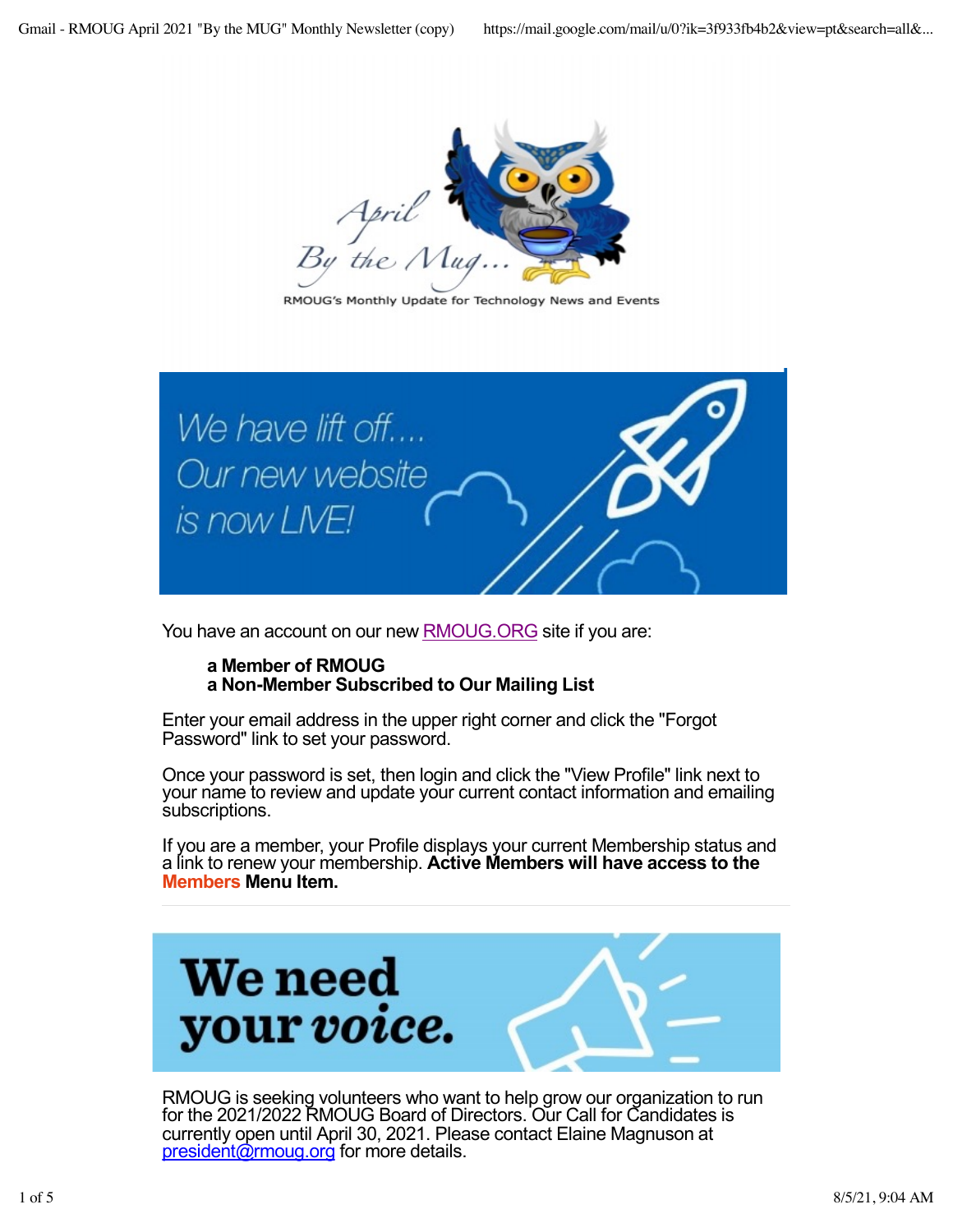

### *Missed Training Days this year?*

### *Attended, but just couldn't fit in all of the sessions you wanted?*

Check out the three video recordings we have posted on our [hom](https://rmoug.org/EmailTracker/LinkTracker.ashx?linkAndRecipientCode=SJKSwuEQ3LYvmAeqUmK9Fj9PZJkAh2wLlEOfDIyKsH9vNWbtrxHJS9PNLgobrOcNdkfO4b7e8nVhiXP8ag%2b7jSvAXDrgREohKe%2bX226Q9rc%3d)e [pag](https://rmoug.org/EmailTracker/LinkTracker.ashx?linkAndRecipientCode=SJKSwuEQ3LYvmAeqUmK9Fj9PZJkAh2wLlEOfDIyKsH9vNWbtrxHJS9PNLgobrOcNdkfO4b7e8nVhiXP8ag%2b7jSvAXDrgREohKe%2bX226Q9rc%3d)e for everyone to view. Or [JO](https://rmoug.org/EmailTracker/LinkTracker.ashx?linkAndRecipientCode=VJzuFNg5buC9yHR0cvuoSJLu3kFcvYlINC2S68dsqt3eXNPYu1MjiwvpsXW7f7LY5yB9N5Z2t%2bl6ThTgW1wJ7vcJhg%2b7i50me290%2b59qt%2bs%3d)IN [TODA](https://rmoug.org/EmailTracker/LinkTracker.ashx?linkAndRecipientCode=VJzuFNg5buC9yHR0cvuoSJLu3kFcvYlINC2S68dsqt3eXNPYu1MjiwvpsXW7f7LY5yB9N5Z2t%2bl6ThTgW1wJ7vcJhg%2b7i50me290%2b59qt%2bs%3d)Y! and view all 71 recorded sessions from Training Days 2021.

Our members have access to view all recorded sessions on our *NEW* Members-Only section. Just **[Log](https://rmoug.org/EmailTracker/LinkTracker.ashx?linkAndRecipientCode=SJKSwuEQ3LYvmAeqUmK9Fj9PZJkAh2wLlEOfDIyKsH9vNWbtrxHJS9PNLgobrOcNdkfO4b7e8nVhiXP8ag%2b7jSvAXDrgREohKe%2bX226Q9rc%3d)in** and go to the **Members** menu item and under "Training Days Reruns" select the session you want to view.



#### **Welcome to Spring 2021! RMOUG has several events coming up and some exciting news from the Board ...**

- Our transition to Wild Apricot Membership program has launched and ready for you to explore. Thank you to all the hard work from Ann, Sande, Patrick, and Elaine to get this done.
- 2021/2022 Board of Directors Call for Candidates is open until April 30, 2021.
- 2021/2022 Board of Directors Election, voting opens May 3, 2021, and will close on May 18, 2021. Ballots will be sent to all active members by May 3, 2021, so watch your inboxes.
- Our Annual Membership Meeting and Education Workshop will be a full-day training event on May 19, 2021, more details to come.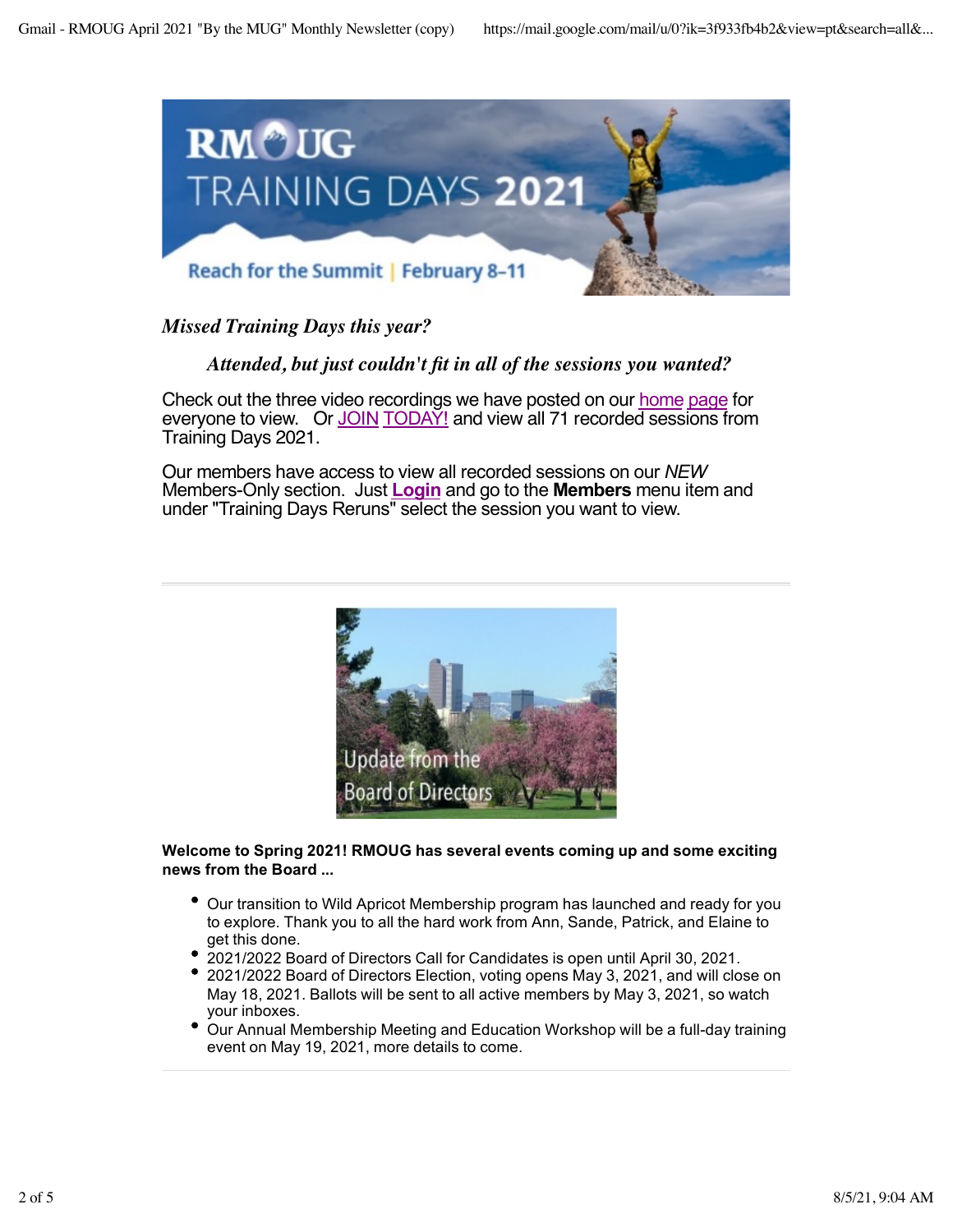

# *[Apr](https://rmoug.org/EmailTracker/LinkTracker.ashx?linkAndRecipientCode=vP32Cv1dk2lRiCcEN4YuH2sdIcURwRMEtwsJex9BI6gUP3mqjx2uvu%2bBSTboqyHwhulterkHqHRTb3%2b6P0dY1blxLOndO91Ye%2fh2GbFNRuI%3d)il [Even](https://rmoug.org/EmailTracker/LinkTracker.ashx?linkAndRecipientCode=vP32Cv1dk2lRiCcEN4YuH2sdIcURwRMEtwsJex9BI6gUP3mqjx2uvu%2bBSTboqyHwhulterkHqHRTb3%2b6P0dY1blxLOndO91Ye%2fh2GbFNRuI%3d)t [Calenda](https://rmoug.org/EmailTracker/LinkTracker.ashx?linkAndRecipientCode=vP32Cv1dk2lRiCcEN4YuH2sdIcURwRMEtwsJex9BI6gUP3mqjx2uvu%2bBSTboqyHwhulterkHqHRTb3%2b6P0dY1blxLOndO91Ye%2fh2GbFNRuI%3d)r [Highlight](https://rmoug.org/EmailTracker/LinkTracker.ashx?linkAndRecipientCode=vP32Cv1dk2lRiCcEN4YuH2sdIcURwRMEtwsJex9BI6gUP3mqjx2uvu%2bBSTboqyHwhulterkHqHRTb3%2b6P0dY1blxLOndO91Ye%2fh2GbFNRuI%3d)s*



## **[Orac](https://rmoug.org/EmailTracker/LinkTracker.ashx?linkAndRecipientCode=PDe5%2bq%2bIsScw0f%2bi%2b2nPIgTzMUlCue1VWXR6%2f4wr1IUbTSAna%2bk3ERER4eA8bfNOVeRAFe1SmVVsjx%2bhjpj6FgDc9CFCdCLyv5k%2boie8pD0%3d)le [Partitioning](https://rmoug.org/EmailTracker/LinkTracker.ashx?linkAndRecipientCode=PDe5%2bq%2bIsScw0f%2bi%2b2nPIgTzMUlCue1VWXR6%2f4wr1IUbTSAna%2bk3ERER4eA8bfNOVeRAFe1SmVVsjx%2bhjpj6FgDc9CFCdCLyv5k%2boie8pD0%3d) for [DBA](https://rmoug.org/EmailTracker/LinkTracker.ashx?linkAndRecipientCode=PDe5%2bq%2bIsScw0f%2bi%2b2nPIgTzMUlCue1VWXR6%2f4wr1IUbTSAna%2bk3ERER4eA8bfNOVeRAFe1SmVVsjx%2bhjpj6FgDc9CFCdCLyv5k%2boie8pD0%3d)s [an](https://rmoug.org/EmailTracker/LinkTracker.ashx?linkAndRecipientCode=PDe5%2bq%2bIsScw0f%2bi%2b2nPIgTzMUlCue1VWXR6%2f4wr1IUbTSAna%2bk3ERER4eA8bfNOVeRAFe1SmVVsjx%2bhjpj6FgDc9CFCdCLyv5k%2boie8pD0%3d)d [Developer](https://rmoug.org/EmailTracker/LinkTracker.ashx?linkAndRecipientCode=PDe5%2bq%2bIsScw0f%2bi%2b2nPIgTzMUlCue1VWXR6%2f4wr1IUbTSAna%2bk3ERER4eA8bfNOVeRAFe1SmVVsjx%2bhjpj6FgDc9CFCdCLyv5k%2boie8pD0%3d)s: [Wh](https://rmoug.org/EmailTracker/LinkTracker.ashx?linkAndRecipientCode=PDe5%2bq%2bIsScw0f%2bi%2b2nPIgTzMUlCue1VWXR6%2f4wr1IUbTSAna%2bk3ERER4eA8bfNOVeRAFe1SmVVsjx%2bhjpj6FgDc9CFCdCLyv5k%2boie8pD0%3d)y, [Whe](https://rmoug.org/EmailTracker/LinkTracker.ashx?linkAndRecipientCode=PDe5%2bq%2bIsScw0f%2bi%2b2nPIgTzMUlCue1VWXR6%2f4wr1IUbTSAna%2bk3ERER4eA8bfNOVeRAFe1SmVVsjx%2bhjpj6FgDc9CFCdCLyv5k%2boie8pD0%3d)n [an](https://rmoug.org/EmailTracker/LinkTracker.ashx?linkAndRecipientCode=PDe5%2bq%2bIsScw0f%2bi%2b2nPIgTzMUlCue1VWXR6%2f4wr1IUbTSAna%2bk3ERER4eA8bfNOVeRAFe1SmVVsjx%2bhjpj6FgDc9CFCdCLyv5k%2boie8pD0%3d)d [How](https://rmoug.org/EmailTracker/LinkTracker.ashx?linkAndRecipientCode=PDe5%2bq%2bIsScw0f%2bi%2b2nPIgTzMUlCue1VWXR6%2f4wr1IUbTSAna%2bk3ERER4eA8bfNOVeRAFe1SmVVsjx%2bhjpj6FgDc9CFCdCLyv5k%2boie8pD0%3d) To [Use](https://rmoug.org/EmailTracker/LinkTracker.ashx?linkAndRecipientCode=PDe5%2bq%2bIsScw0f%2bi%2b2nPIgTzMUlCue1VWXR6%2f4wr1IUbTSAna%2bk3ERER4eA8bfNOVeRAFe1SmVVsjx%2bhjpj6FgDc9CFCdCLyv5k%2boie8pD0%3d) It**

## **Speaker** : Franky Faust

Most VLDBs should use partitioning and in today's world scaling up and out a database is something critical, so every DBA and Developer should work together to accomplish this task. Partitioning may help the application run faster and also help DBAs to perform their work easier. The partitioning feature exists in Oracle since version 8 and since then it is being enhanced each new version.

From 12cR2 up to 19c we have new features that make our life much easier. We will see some of these enhancements implemented until Oracle 19c. The main goal here is to show some use cases with different types of partitioning and mainly present scenarios which we should use and scenarios we should not use partitioning.

[Click](https://rmoug.org/EmailTracker/LinkTracker.ashx?linkAndRecipientCode=PDe5%2bq%2bIsScw0f%2bi%2b2nPIgTzMUlCue1VWXR6%2f4wr1IUbTSAna%2bk3ERER4eA8bfNOVeRAFe1SmVVsjx%2bhjpj6FgDc9CFCdCLyv5k%2boie8pD0%3d) here for more details.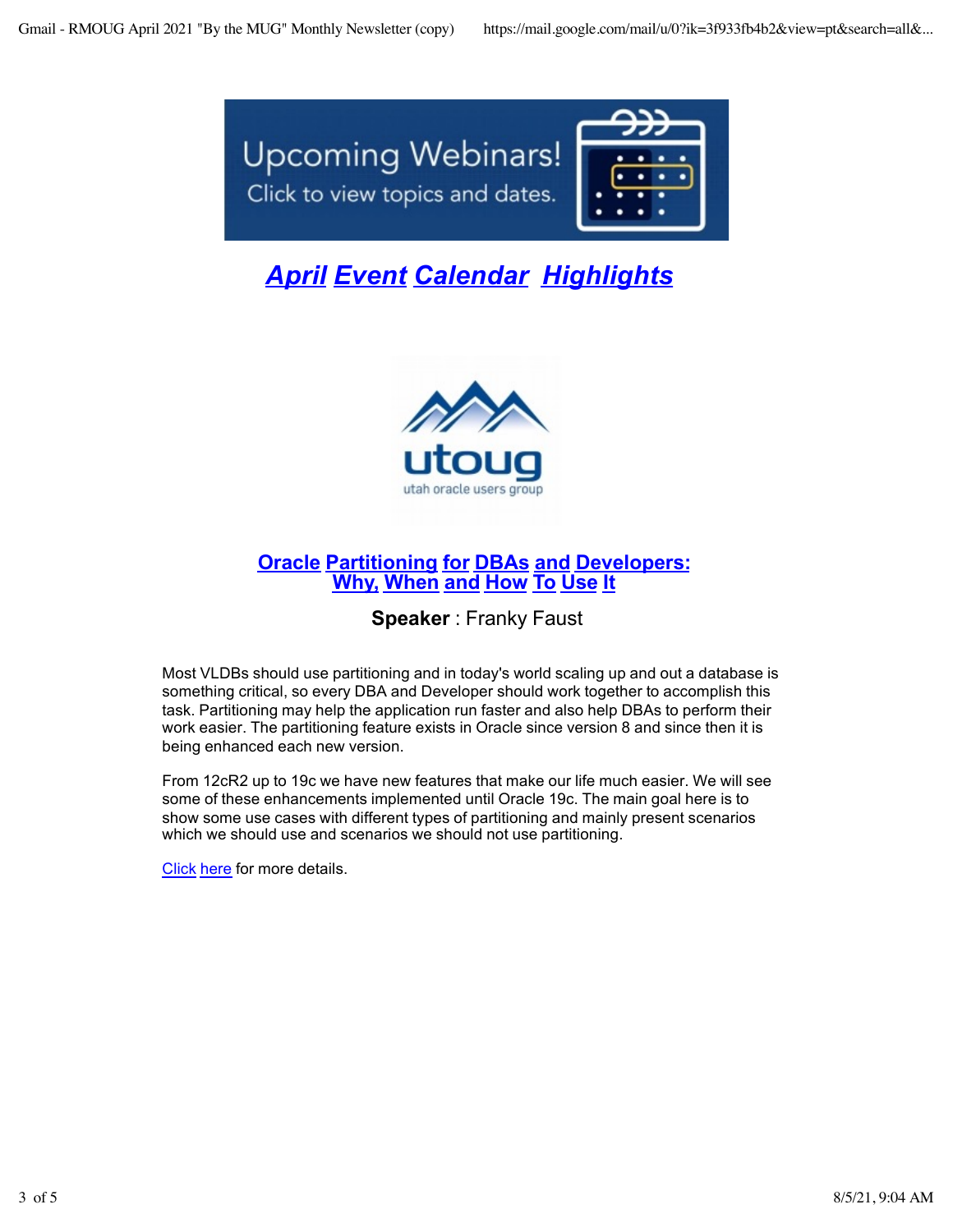

**Oracle Cloud Platform VirtualSummit:** 

## **[Powe](https://rmoug.org/EmailTracker/LinkTracker.ashx?linkAndRecipientCode=e%2f5VsE3l%2btZXIXOLN3XVjK9ZpOKDhTb7GxXJ0AhCLvdC0QifBLoSZA0EPg9rN%2fV6hQ4uqaiUvc0dTbtrQ3IdQEfSHMvOOQ0%2bWTA%2fx4nzd%2bw%3d)r [Busines](https://rmoug.org/EmailTracker/LinkTracker.ashx?linkAndRecipientCode=e%2f5VsE3l%2btZXIXOLN3XVjK9ZpOKDhTb7GxXJ0AhCLvdC0QifBLoSZA0EPg9rN%2fV6hQ4uqaiUvc0dTbtrQ3IdQEfSHMvOOQ0%2bWTA%2fx4nzd%2bw%3d)s [Innovatio](https://rmoug.org/EmailTracker/LinkTracker.ashx?linkAndRecipientCode=e%2f5VsE3l%2btZXIXOLN3XVjK9ZpOKDhTb7GxXJ0AhCLvdC0QifBLoSZA0EPg9rN%2fV6hQ4uqaiUvc0dTbtrQ3IdQEfSHMvOOQ0%2bWTA%2fx4nzd%2bw%3d)n [with](https://rmoug.org/EmailTracker/LinkTracker.ashx?linkAndRecipientCode=e%2f5VsE3l%2btZXIXOLN3XVjK9ZpOKDhTb7GxXJ0AhCLvdC0QifBLoSZA0EPg9rN%2fV6hQ4uqaiUvc0dTbtrQ3IdQEfSHMvOOQ0%2bWTA%2fx4nzd%2bw%3d) a [Self-Servic](https://rmoug.org/EmailTracker/LinkTracker.ashx?linkAndRecipientCode=e%2f5VsE3l%2btZXIXOLN3XVjK9ZpOKDhTb7GxXJ0AhCLvdC0QifBLoSZA0EPg9rN%2fV6hQ4uqaiUvc0dTbtrQ3IdQEfSHMvOOQ0%2bWTA%2fx4nzd%2bw%3d)e [Clou](https://rmoug.org/EmailTracker/LinkTracker.ashx?linkAndRecipientCode=e%2f5VsE3l%2btZXIXOLN3XVjK9ZpOKDhTb7GxXJ0AhCLvdC0QifBLoSZA0EPg9rN%2fV6hQ4uqaiUvc0dTbtrQ3IdQEfSHMvOOQ0%2bWTA%2fx4nzd%2bw%3d)d [Da](https://rmoug.org/EmailTracker/LinkTracker.ashx?linkAndRecipientCode=e%2f5VsE3l%2btZXIXOLN3XVjK9ZpOKDhTb7GxXJ0AhCLvdC0QifBLoSZA0EPg9rN%2fV6hQ4uqaiUvc0dTbtrQ3IdQEfSHMvOOQ0%2bWTA%2fx4nzd%2bw%3d)ta [Warehous](https://rmoug.org/EmailTracker/LinkTracker.ashx?linkAndRecipientCode=e%2f5VsE3l%2btZXIXOLN3XVjK9ZpOKDhTb7GxXJ0AhCLvdC0QifBLoSZA0EPg9rN%2fV6hQ4uqaiUvc0dTbtrQ3IdQEfSHMvOOQ0%2bWTA%2fx4nzd%2bw%3d)e**

The full power of your data is now within reach of your entire organization. Discover the self-service capabilities Oracle Autonomous Data Warehouse enabling analysts, citizen data scientists, and line-of-business users to deliver results faster, accelerating insights and time-to-market. We'll show you how easy it is to get started with a next generation cloud data warehouse. Business users can take advantage of a complete suite of integrated tools for data ingest, insights and machine learning without having to rely on IT or other experts for help. Organizations of all sizes can lower costs while more rapidly gaining maximum value from their data.

[Cli](https://rmoug.org/EmailTracker/LinkTracker.ashx?linkAndRecipientCode=e%2f5VsE3l%2btZXIXOLN3XVjK9ZpOKDhTb7GxXJ0AhCLvdC0QifBLoSZA0EPg9rN%2fV6hQ4uqaiUvc0dTbtrQ3IdQEfSHMvOOQ0%2bWTA%2fx4nzd%2bw%3d)ck [he](https://rmoug.org/EmailTracker/LinkTracker.ashx?linkAndRecipientCode=e%2f5VsE3l%2btZXIXOLN3XVjK9ZpOKDhTb7GxXJ0AhCLvdC0QifBLoSZA0EPg9rN%2fV6hQ4uqaiUvc0dTbtrQ3IdQEfSHMvOOQ0%2bWTA%2fx4nzd%2bw%3d)re for more details.

Check out our **[Even](https://rmoug.org/EmailTracker/LinkTracker.ashx?linkAndRecipientCode=vP32Cv1dk2lRiCcEN4YuH2sdIcURwRMEtwsJex9BI6gUP3mqjx2uvu%2bBSTboqyHwhulterkHqHRTb3%2b6P0dY1blxLOndO91Ye%2fh2GbFNRuI%3d)t [Calenda](https://rmoug.org/EmailTracker/LinkTracker.ashx?linkAndRecipientCode=vP32Cv1dk2lRiCcEN4YuH2sdIcURwRMEtwsJex9BI6gUP3mqjx2uvu%2bBSTboqyHwhulterkHqHRTb3%2b6P0dY1blxLOndO91Ye%2fh2GbFNRuI%3d)r** for the latest updates.



**Remember you can update your member profile anytime at [rmoug.o](https://rmoug.org/EmailTracker/LinkTracker.ashx?linkAndRecipientCode=RJv6%2fDknBP4yXmvmX%2b2MgoIS7C%2buYLnaatGF2p%2b9G5Y4i6e6dSdPgR%2be1VPVhfL0oTaw%2bpm%2bLl0kFAjPG7dhHtpA8vRTTq1vZsBRzFJG8ek%3d)rg .**



**Learn more about RMOUG's [Scholarsh](https://rmoug.org/EmailTracker/LinkTracker.ashx?linkAndRecipientCode=hP7R%2bLJ010DVJtQ7XctLC1kAfqdDJe0M8KZEn%2bqwrz7IvUFMZu8NrNUPwzkJPfI2rVBQ7Vvm2S%2brJgurr6wGS725NYksbKzFNgwqvtqce2s%3d)ip [Opportunitie](https://rmoug.org/EmailTracker/LinkTracker.ashx?linkAndRecipientCode=hP7R%2bLJ010DVJtQ7XctLC1kAfqdDJe0M8KZEn%2bqwrz7IvUFMZu8NrNUPwzkJPfI2rVBQ7Vvm2S%2brJgurr6wGS725NYksbKzFNgwqvtqce2s%3d)s .**